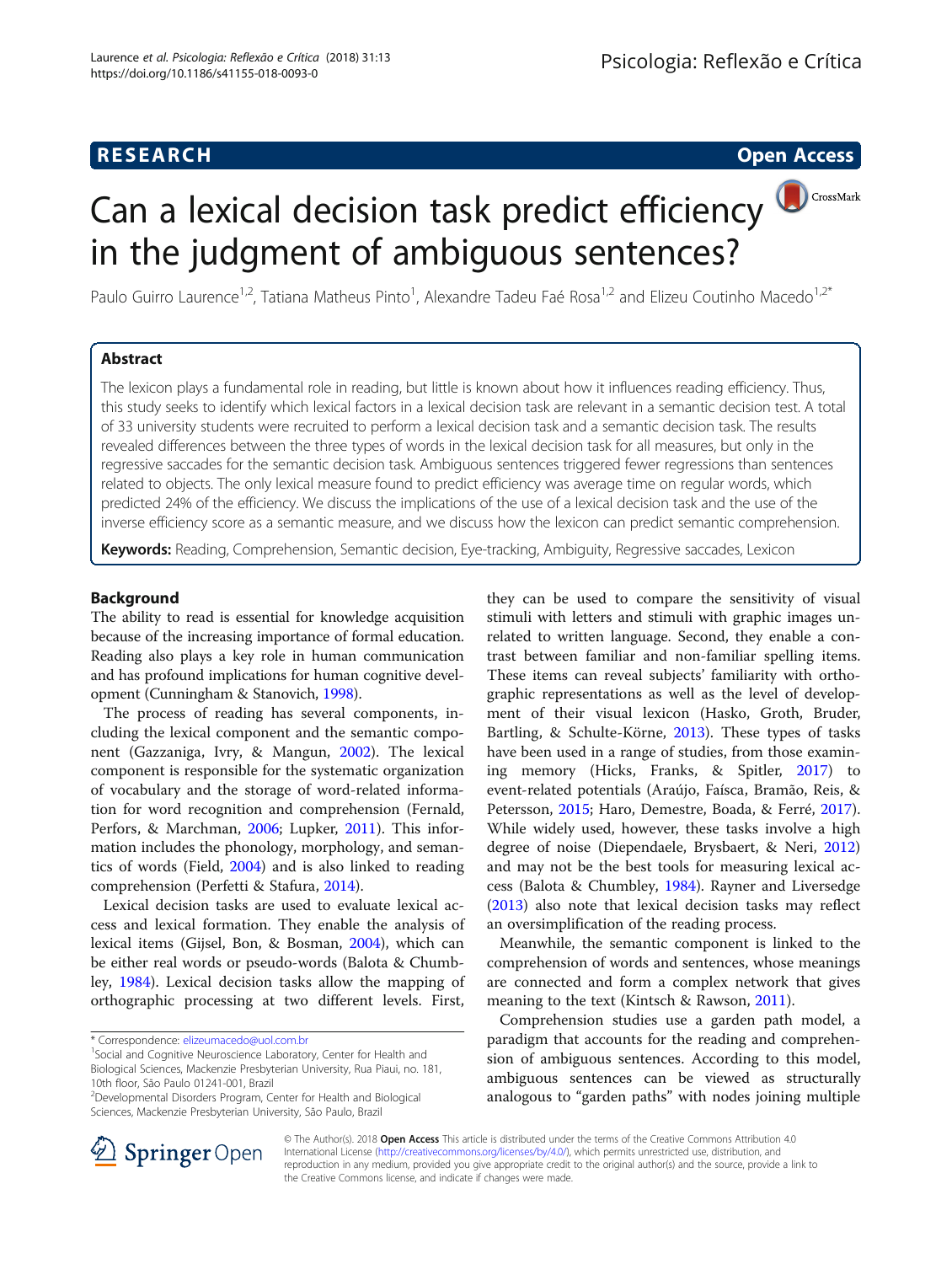branching paths, and we tend to interpret these sentences through the path with fewest nodes (Frazier, [1987;](#page-8-0) Frazier & Rayner, [1982;](#page-8-0) Gazzaniga et al. [2002\)](#page-8-0). Thus, experiments on comprehension typically focus on the number of correct items and the reaction time for each participant. Little evidence has emerged on the differences found by these measures for processing ambiguous or unambiguous sentences, although processing ambiguous items involves an extra cost (Clifton, Staub, & Rayner, [2007\)](#page-8-0).

Researchers have used different tasks to evaluate reading comprehension. Although all tasks measure the same elements in principle, the values of these tests often do not correlate, which suggests they may not measure the same skills (Keenan, Betjemann, & Olson, [2008](#page-9-0)). What most tests have in common is that they measure accuracy percentage (or the number of errors) and time. However, non-intrusive measures, such as ocular movement analyses, may improve the understanding of text comprehension by measuring eye movements such as fixations, average fixation duration, first fixation duration, gaze duration, skipping rates, and regression rates (Juhasz & Pollatsek, [2013\)](#page-9-0). These factors can reveal critical real-time information about reading comprehension. Studies have shown, for example, that when readers find sentence comprehension difficult, they perform inter-word regressions (Frazier & Rayner, [1982;](#page-8-0) Vitu, [2013\)](#page-9-0). Thus, eye-tracking is important for reading comprehension studies.

Some studies have attempted to use the lexicon to predict semantic performance. For instance, Swart et al. ([2017](#page-9-0)) measured several variables related to the lexicons of fourth-grade students and attempted to predict the students' outcomes from a general mean consisting of several semantic tasks. The authors were able to predict 65% of the score, but only 30% of this variance was related to the lexical component. Hence, only a limited amount of semantic comprehension can be predicted from lexical factors. Ouellette ([2006](#page-9-0)) found similar results: This author was able to predict 28.5% of the variance in reading comprehension among a group of fourth-grade students with vocabulary measures. Cutting and Scarborough ([2006](#page-8-0)) were able to predict 6.1 to 11.9% of comprehension measures in first- through tenth-grade students through their word recognition/decoding skills. Additionally, lexical factors have been successfully used to predict reading development (Verhoeven, van Leeuwe, & Vermeer, [2011\)](#page-9-0) as well as some, but not all, reading skills (Ricketts, Nation, & Bishop, [2007](#page-9-0)).

To clarify the relationship between the lexical and semantic components and laboratory tests for these skills, this study aims to identify the lexical factors in lexical decision tasks relevant for semantic decision tests. To this end, we designed two tasks (including eye-tracking analyses for the semantic task) to predict the efficiency of the semantic task.

# **Methods**

# Participants

A total of 33 university students (22 women; age  $M =$ 22.2, S.D. = 3.29) participated in the study. These participants were all right-handed and had normal or lens-corrected vision, no diagnosis of psychiatric or neurological disorders, and no school attendance issues. The number of participants was calculated considering an alpha of 5%, beta of 90%, and effect size of 0.26 (large). The calculation was made on G\*Power® 3.1.9.2 (Buchner, Erdfelder, Faul, & Lang, [2017](#page-8-0)). The participation of all subjects was voluntary and approved by the university's Research Ethics Committee. Subjects gave written informed consent and received course credit in return at the end of the procedure.

#### Adult Dyslexia Checklist

The Adult Dyslexia Checklist (ADC; Vinegrad, [1994](#page-9-0)) is a questionnaire of 20 items, all of which are related to symptoms of different areas of dyslexia. The items comprise questions in a "yes" or "no" answer format (e.g., "Is map reading or finding your way to a strange place confusing?"). For each item marked in the affirmative, a point is added to the test result.

Although the instrument may indicate the possibility of dyslexia, it is not a diagnostic tool. In other words, the data collected in this test are not sufficient to definitively identify dyslexia. However, the test results have a high indicative value for dyslexia. It would be useful to suggest that subjects with high scores undergo an evaluation with a complete multidisciplinary team (Vinegrad, [1994\)](#page-9-0).

## Lexical decision task

The lexical decision task was adapted from Oliveira ([2014](#page-9-0)). We incorporated the feasibility criteria for the application and recording of behavioral responses and ocular movements. Three categories of linguistic items were defined, yielding a total of 216 items: 72 regular words, 36 pseudo-words, and 108 quasi-words. The syllabic structure of the stimuli was counterbalanced among CVCVCV (e.g., Pirata [Pirate]), VCVCV (e.g., Urina [Urine]), CCVCVCV (e.g., Granada [Granada]), and VCCVCV (e.g., Osmose [Osmosis]) structures. The number of letters in the stimuli ranged between 5 and 7 letters, so length had no influence on the processing of the items.

All words used have a medium or high frequency of use in Portuguese, according to the NILC Corpus of the University of São Carlos [\(http://www.linguateca.pt/](http://www.linguateca.pt/ACDC) [ACDC/\)](http://www.linguateca.pt/ACDC). We selected words with regular structures and rules. Quasi-words comprised three subtypes of pseudo-words (e.g., Seabra, Dias, Mecca, & Macedo, [2017](#page-9-0)): quasi-words with visual exchanges, quasi-words with phonological exchanges, and quasi-words with pseudo-homophones. The criteria for the classification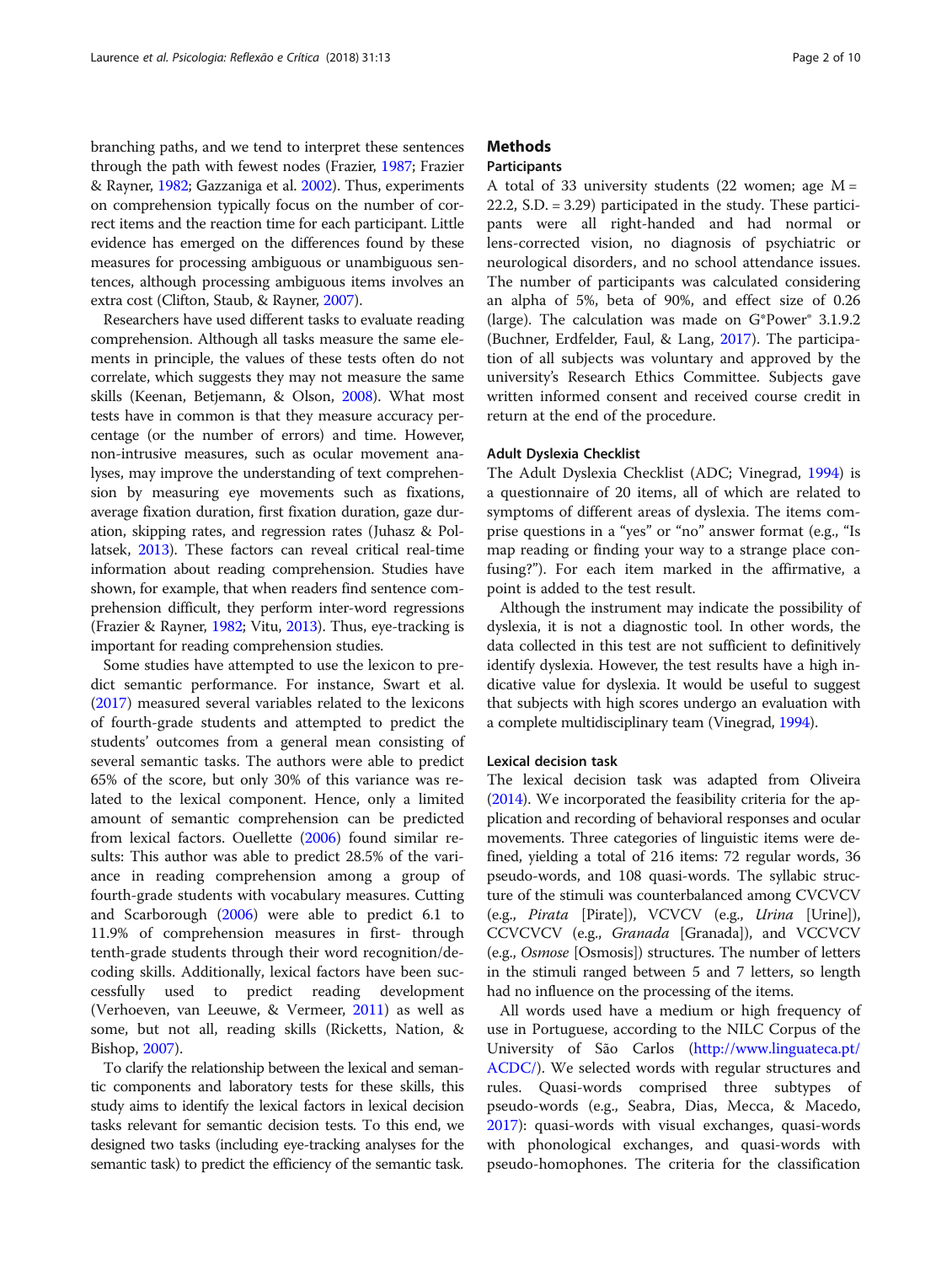of these quasi-word subtypes have been supported in the literature on cognitive models of reading, since errors in the reading of irregular words indicate difficulties in, or the absence of lexical processing (Ellis & Young, [1988](#page-8-0)). Our categorization is based on that used by Proverbio and Adorni ([2008](#page-9-0)).

Pseudo-words were constructed of sequences of decodable letters and syllables but not derived from real words. For this reason, the frequency values of the bigrams of the task stimuli with 5 and 6 letters were measured according to Justi and Justi ([2009\)](#page-9-0).

The task stimuli were created as Joint Photographics Experts Group (JPEG) files with a resolution of 1280 × 720 pixels. The font used was 22-point Calibri in black on a white background. Between each word presented, a fixation point was shown for 2 s (see Fig. 1). The order of the words was randomized.

The participants were instructed to judge whether the word was real and to press the letter "Q" on the keyboard with the left hand if so or "P" with the right hand if not. In front of these letters were marks indicating what the keys meant. Participants were instructed to respond as quickly as possible. Only the behavioral data were used in this research.

# Semantic decision task

The semantic decision task was structured to evaluate participants' ability to judge the ambiguity of written sentences. The task comprised 80 sentences, of which 40 were ambiguous phrases (AMB) and 40 were direct phrases (i.e., unambiguous phrases). Of the direct

phrases, 20 were unambiguous sentences with actions related to the subject (ARS) and 20 were unambiguous sentences with actions related to the object (ARO). The sentences had two parts: a first sentence, which gave the context (e.g., "The principal accused the student"), and a second sentence containing the ambiguity or the relation to the subject/object (e.g., "He was processed/He was fired/He was suspended"). The sentences were structured to be the same size with the same number of words (e.g., "The spider attacked the snake. It was poisonous/The spider attacked the snake. It had legs").

The task stimuli were created in JPEG files with a resolution of  $1280 \times 720$  pixels. The font used was 22-point Calibri on a white background. The stimuli were presented with intervals of 2 s between the participant's decision and the display of the next sentence. During this interval, a fixation point was presented at the center of the screen (see Fig. [2](#page-3-0)). The order of the sentences was randomized.

The instructions given to the participants were similar to those for the lexical decision task. The participants were to judge whether the phrase was ambiguous and to press "Q" on the keyboard with the left hand if so or "P" with his right hand if not. In front of these letters were marks indicating what the keys meant. Participants were instructed to react as quickly as possible.

# Apparatus

The ocular measurement equipment used was the Sen-soMotoric Instruments (SMI) RED500 ([2014](#page-9-0)). This equipment, which was connected to a 22″ monitor,

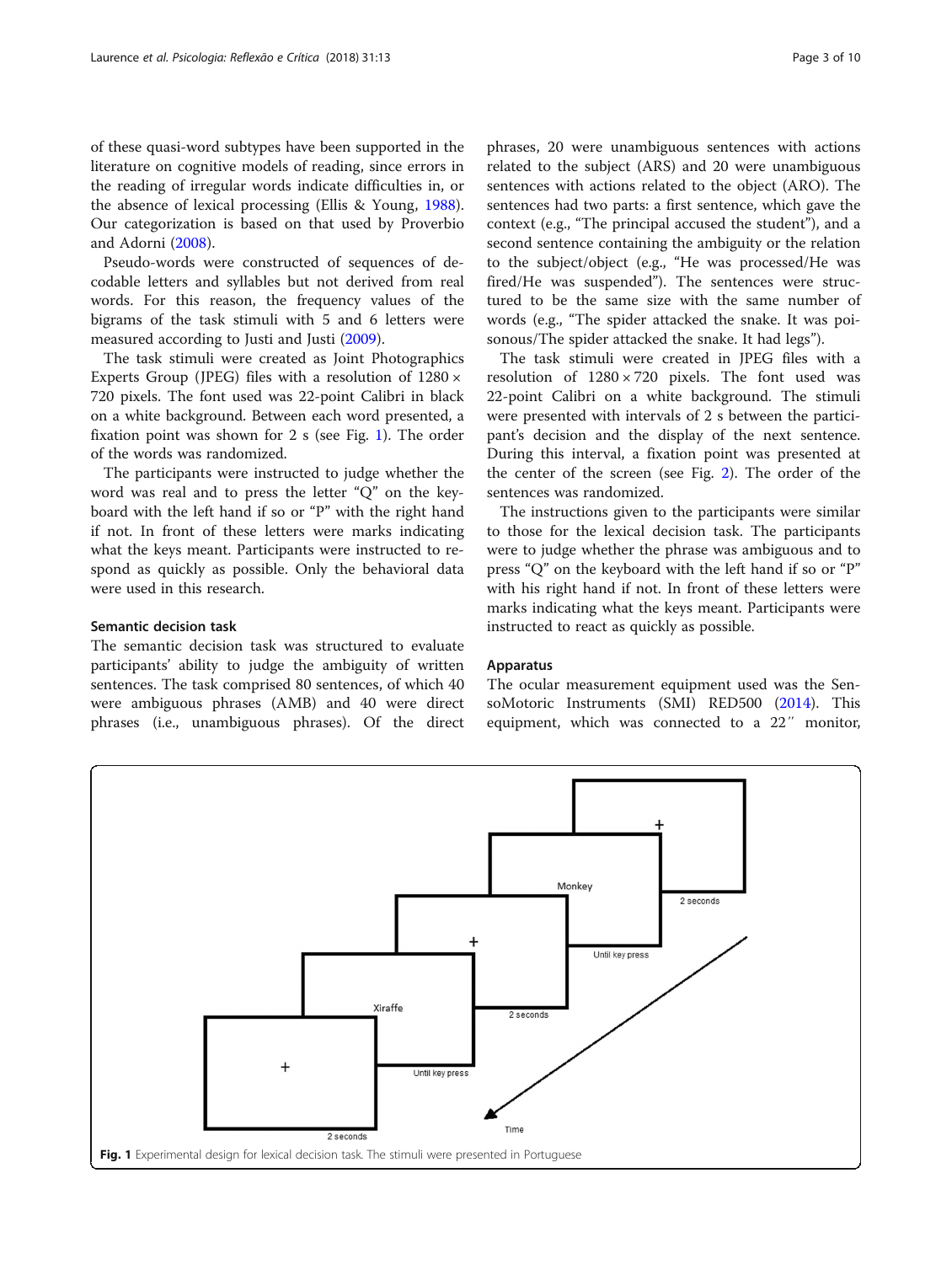<span id="page-3-0"></span>

allowed the measurement of eye movements. Some of the measures that could be obtained with this equipment were the number of fixations, the total fixation time, the number of saccades, the total time in the trial, and qualitative analyses of ocular patterns, among several others.

The device came with experiment development software, SMI Experiment Center ™, and eye movement analysis software, SMI BeGaze™. It was also compatible with third-party software such as E-Prime, which we used to perform the two experiments. Data collection was performed at 500 Hz. The criteria for identifying fixation and saccades were defined as the default in the SMI BeGaze™ version 3.7.104.

# Procedure

The participants came to the laboratory, and the consent terms were explained before they decided whether or not to participate in the research. If they accepted the terms, they completed the ADC and were taken to the room with the eye-tracking equipment. They sat approximately 70 cm from the monitor, which was adjusted to accommodate their physical characteristics. After the participants were positioned, we calibrated the equipment, and the participants then began their first task. The order of the tasks was randomized. For both tasks, participants were given the instructions and started the test when they felt ready. When they had made their judgments about the words or sentences, they pressed the appropriate key on the keyboard in front of them on the monitor table. Between each stimulus presentation, a fixation point was presented at the

center of the screen for 2 s. After the test ended, participants received course credit.

# Measures

We assessed several variables in this study. These included the percentage of correct items, the average trial time (in microseconds), and the inverse efficiency score (IES), which is the trial time divided by the correct percentage. This latter variable allows the equalization of the time and correct item percentage. Low scores indicate higher efficiency, and higher scores indicate lower efficiency (Bruyer & Brysbaert, [2011\)](#page-8-0). Other variables were the average number of fixations on trial, the average time per fixation (in microseconds), and the percentage of regressive saccades.

# Data analysis

The data obtained were submitted to statistical tests that assumed a normal sample distribution. Parametric tests were used because the violation of the normality assumption for samples over 30 is considered unproblematic (Elliott & Woodward, [2007;](#page-8-0) Ghasemi & Zahediasl, [2012](#page-8-0); Pallant, [2001](#page-9-0)). Cronbach's alpha was used to analyze the internal consistency of the tasks. In addition, Fleiss' kappa (Landis & Koch, [1977;](#page-9-0) Zapf, Castell, Morawietz, & Karch, [2016\)](#page-9-0) was used to assess the inter-rater reliability of the semantic decision task and to confirm the validity of the task. The kappa was calculated with six coders. The coders have experience in the area of neuropsychological assessment and were instructed on the definitions of ambiguous sentences, sentence with ARS, or sentences with ARO before evaluating the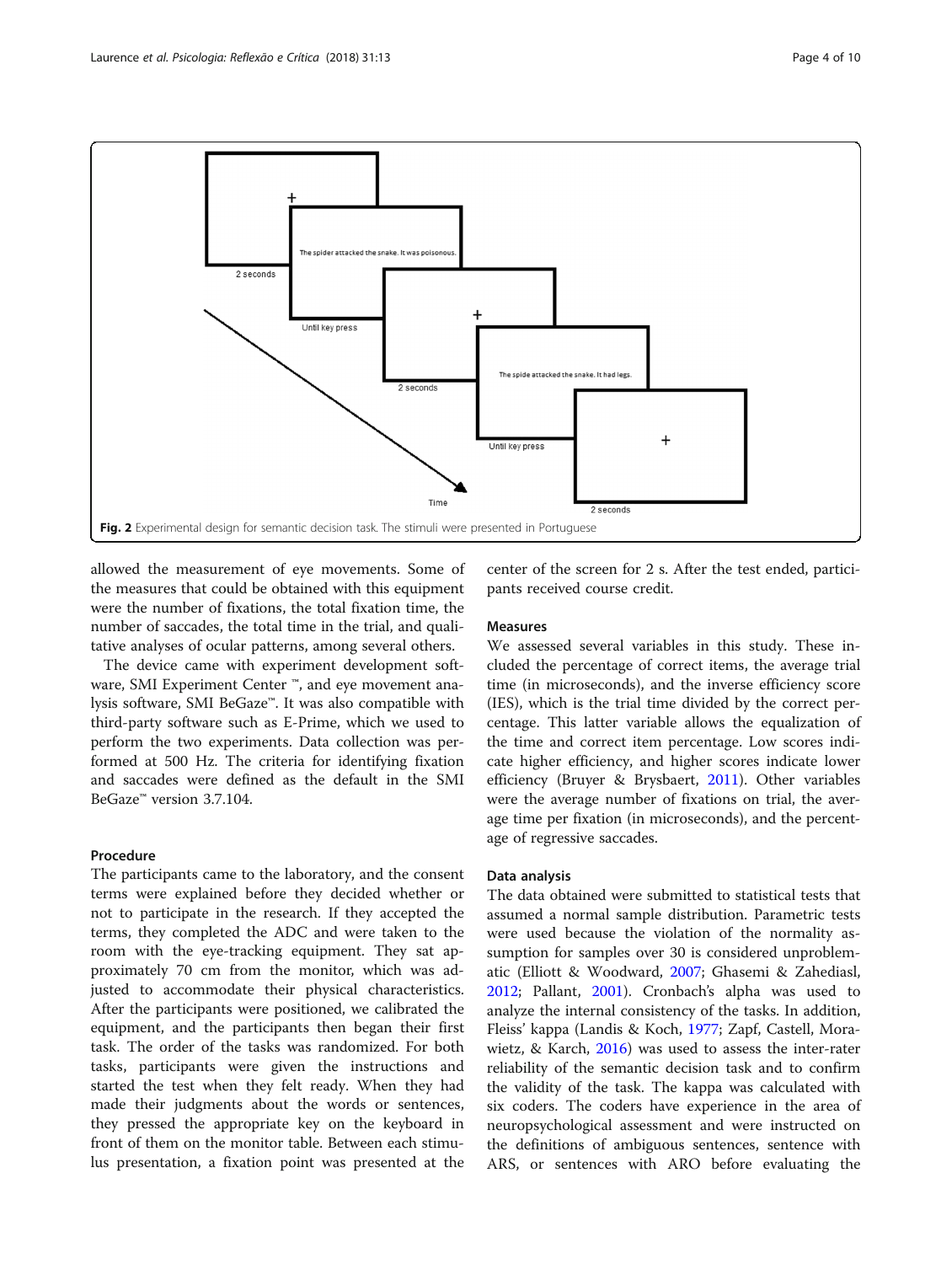semantic decision task. Repeated measures ANOVAs were used to compare the three categories of words and sentences (regular words, pseudo-words, and quasi-words; ambiguous, subject action-related, or object action-related sentences) and their positions in sentences (subject, object, or second sentence). Effect sizes were reported in partial eta-squared, and we calculated their magnitude according to the multiple regression magnitudes (i.e., small < .03, medium < .14, large < .27; Cohen, [1988](#page-8-0); Cohen, Cohen, West, & Aiken, [2003;](#page-8-0) Field, [2009](#page-8-0); Watson, [2017](#page-9-0)). Additionally, stepwise linear regressions were used to identify the factors relevant to semantic decision task efficiency, correct percentage, and average time.

## Results

# Adult Dyslexia Checklist

The ADC showed a normal distribution (skewness = 0.45, kurtosis =  $-$  0.193, Shapiro-Wilk's test of normality = .416, n.s.). Participants' scores on the checklist ranged from 0 to 11 points. The mean score was 4.27, and the standard deviation was 2.68. Five participants scored two points, and five participants scored five points.

## Lexical decision task

Analyses of the reliability revealed an adequate value of Cronbach's alpha ( $\alpha$  = .75). The participants answered 95.67% (S.D.  $= 2.63$ ) of the lexical decision task items correctly. Pseudo-words elicited the highest percentage of correct responses  $(M = 99.49\%, S.D. = 1.47)$ , followed by regular words  $(M = 96.34\%, S.D. = 2.82)$ , and quasi-words  $(M = 93.94\%, S.D. = 4.10)$ . Specifically, the participants had an average of 7.5 errors for the 108 quasi-words and 2.4 errors for the 72 regular words. Thus, the three word types showed significant differences,  $F(2) = 36.076$ ,  $p < .001$ , and the effect had a large magnitude,  $\eta_{\rm p}^{\;\;2}$  = .530.

The average trial time for each word was 1279.76 ms  $(S.D. = 473.31)$ . The participants had the quickest judgment times for regular words  $(M = 1104.65, S.D. =$ 267.64), followed by pseudo-words  $(M = 1241.22, S.D. =$ 601.03), then quasi-words  $(M = 1409.36, S.D. = 597.87)$ .

Participants made decisions about regular words 300 ms faster than quasi-words and 100 ms faster than pseudo-words, and average trial times differed significantly between the three word types,  $F(2) = 12.180$ , p = .001, with a large magnitude effect,  $\eta_p^2$  = .282.

Participants' IES, which reflected their efficiency in this task, was  $1342.60$  ms  $(S.D. = 507.74)$ . They were most efficient in identifying regular words  $(M =$ 1149.28 ms, S.D. = 277.25), followed by pseudo-words  $(M = 1249.80 \text{ ms}, S.D. = 609.22)$ , and then quasi-words  $(M = 1513.02 \text{ ms}, \text{ S.D.} = 675.48)$ . Hence, the regular words were processed more efficiently at 363.74 ms then quasi-words. This indicates that the participants made judgments faster or more accurately when judging regular words. Efficiency also varied for each word,  $F(2) =$ 14.946,  $p < .001$ , and the effect had a large magnitude,  $\eta_{\rm p}^{\;\;2} = .325.$ 

### Semantic decision task

Reliability analyses showed an excellent value of Cronbach's alpha ( $\alpha$  = .93), and Fleiss' kappa revealed substantial agreement between the coders (Fleiss'  $K = .76$ ; observed agreement = .85; expected agreement = .36). A comparison of the three types of sentences in the semantic decision task is shown in Table 1. The participants correctly answered 81.21% (S.D. = 14.85) of the ambiguous phrases. They made the fewest misjudgments with sentences with actions related to subjects. There were no significant differences in the correct percentage between the types of phrases.

On average, the participants spent 4164.39 ms (S.D. = 1247.99) assessing the sentences in this task. The average time they spent did not differ significantly by sentence type.

We calculated the IES using the time spent and the percentage of correct responses. The participants' IES was 5364.65 ms (S.D. = 2011.53) on the task. There were no significant differences between the sentence types.

In each sentence, the participants had an average of 11.83 (S.D. = 4.67) fixations. No significant difference was observed among the sentence types. Additionally,

Table 1 Comparison of phrase types and their means

| Ambiguous         | Action related to subject | Action related to object |       |               |                |                          |
|-------------------|---------------------------|--------------------------|-------|---------------|----------------|--------------------------|
| Mean (S.D.)       | Mean (S.D.)               | Mean (S.D.)              | F(2)  | $\mathcal{D}$ | $\eta_{\rm p}$ | Post hoc LSD             |
| 79.3 (21.4)       | 85.0 (16.11)              | 80.91 (15.69)            | 1.329 | .268          | .040           | $\overline{\phantom{m}}$ |
| 4173.14 (1394.36) | 4119.69 (1039.79)         | 4191.60 (1407.68)        | 0.163 | .850          | .005           | $\overline{\phantom{a}}$ |
| 6216.44 (4597.33) | 5142.44 (2094.53)         | 5459.93 (2367.42)        | 1.359 | .255          | .041           | $\sim$                   |
| 11.96 (5.08)      | 11.65 (4.27)              | 11.75 (4.79)             | 0.392 | .644          | .012           | $\overline{\phantom{a}}$ |
| 223.16 (69.21)    | 222.49 (65.82)            | 226.97 (70.39)           | 1.239 | .297          | .037           | $\overline{\phantom{m}}$ |
| 13.84 (3.35)      | 14.84 (4.06)              | 14.50 (3.94)             | 3.449 | .038          | .097           | $AMB \times ARS$         |
|                   |                           |                          |       |               |                |                          |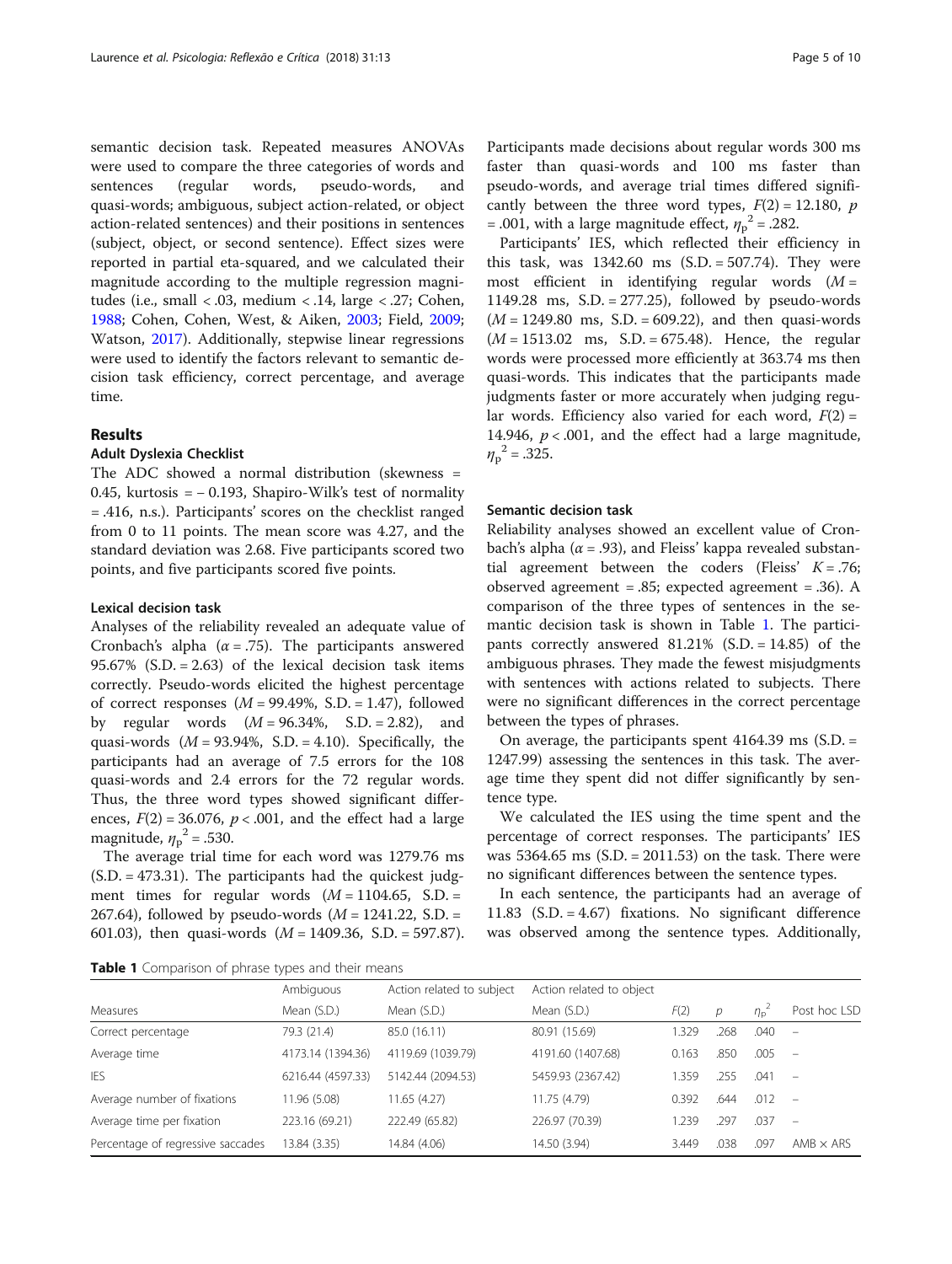these fixations had an average duration of 223.95 ms  $(S.D. = 67.95)$ .

Finally, the participants regressed 13.44% (S.D. = 4.76) of the times they performed a saccade. This means that for every 9 saccades, the participant had approximately 1 regressive saccade. We analyzed the percentage of regressive saccades by sentence type and found significantly higher percentages in sentences with subject-related actions than in ambiguous sentences or those with object-related actions. Post hoc tests revealed a significant difference between phrases that included an action related to the subject and ambiguous sentences. This effect had a medium magnitude,  $\eta_p^2$  = .097.

We used another repeated measures ANOVA to determine where the percentage of regressive saccades was highest in the different types of sentences. No significant differences were found between the subject and the object locations. However, the percentage of regressive saccades was significantly higher in the second sentence of phrases with subject-related actions than for ambiguous sentences or object-related action phrases. Post hoc tests revealed a significant difference between phrases where the action was related to the subject and ambiguous sentences. The effect size had a medium magnitude,  $\eta_p^{-2}$ = .119. The descriptive statistics can be found in Table 2.

# Predicting semantic decision task efficiency based on lexical measures

To predict semantic decision task efficiency, a stepwise linear regression with all the lexical measures (average time and correct percentage for each type of word) was used as the independent variable, and the semantic IES was used as the dependent variable. This generated one model (multiple  $R = .51$ ) with the average time for regular words as the only predictor. This predictor could explain 24% of the variation in the IES. Table [3](#page-6-0) shows the coefficients of the two regressions.

To understand these results, we conducted additional regressions. The first used the same independent variables and correct percentages for the semantic decision task as the dependent variable. No models were created. The second again used the same independent variables but used the average time on the semantic decision task. Three models emerged: the first (multiple  $R = .73$ ) had the average time on quasi-words as the only predictor; the second (multiple  $R = .76$ ) had the average time on quasi-words and average time on pseudo-words as the predictors; and the last (multiple  $R = .82$ ) had the average time on quasi-words, the average time on pseudo-words, and the correct percentage of regular words as predictors. The predictor of the first model could predict 52% of the variation in the average time, the variables of the second model could explain 57%, and the variables in the third model could explain 63% of the variance. The coefficients of the regressions are presented in Table [4](#page-6-0).

The ADC score was also used to predict semantic efficiency, but no models were formed.

# **Discussion**

The aim of this study was to identify the relevant lexical factors in a lexical decision task for a semantic decision test. To accomplish this goal, we used linear regressions with the lexical decision task measures to predict the semantic task efficiency.

The lexical decision task revealed an adequate index of reliability. In addition, this task has been extensively used and validated in previous research (see Araújo et al., [2015;](#page-8-0) Haro et al., [2017;](#page-8-0) Hicks et al., [2017](#page-9-0); or Oliveira, [2014](#page-9-0); Oliveira & Justi, [2017](#page-9-0) for studies using lexical decision tasks in Portuguese). In the lexical decision task, the correct percentages of regular words and quasi-words were higher than those found by Oliveira ([2014\)](#page-9-0), who reported correct percentages of 89.16%  $(S.D. = 5.78)$  for regular words and 84.93%  $(S.D. = 8.53)$ for quasi-words. No such differences were found for pseudo-words. Oliveira ([2014\)](#page-9-0) found a correct percentage of  $97.44\%$  (S.D. = 2.34), which was expected because these words do not exist, so university students should not have had any major problems. In contrast, the average time in the trial was much faster than that in Oliveira's study. The slowest category was quasi-words, which showed a reaction time of 808.57 ms (S.D. = 156.55). The fastest category was pseudo-words. It is possible to understand that the difference in correct percentages between these two variables as speed-accuracy tradeoff: People who read quickly will lose accuracy and vice versa (Heitz, [2014](#page-9-0)). Additionally,

Table 2 Comparison of regression locations in phrase types and their means

|                     | Ambiguous   | Action related to subject | Action related to object |       |               |                |                          |
|---------------------|-------------|---------------------------|--------------------------|-------|---------------|----------------|--------------------------|
| Location            | Mean (S.D.) | Mean (S.D.)               | Mean (S.D.)              | F(2)  | $\mathcal{D}$ | $\eta_{\rm p}$ | Post hoc LSD             |
| Subject (%)         | 0.15(0.20)  | 0.12(0.31)                | 0.12(0.31)               | .194  | .784          | .006           | $\qquad \qquad -$        |
| Object (%)          | 2.80(1.80)  | 2.73(1.87)                | 2.71(2.06)               | .092  | .912          | .003           | $\overline{\phantom{m}}$ |
| First sentence (%)  | 2.95(1.83)  | 2.85(1.98)                | 2.83(2.06)               | .152  | .859          | .005           | $\qquad \qquad =$        |
| Second sentence (%) | 10.13(3.52) | 11.09 (3.76)              | 10.81 (4.45)             | 4.327 | .017          | .119           | AMB $\times$ ARS         |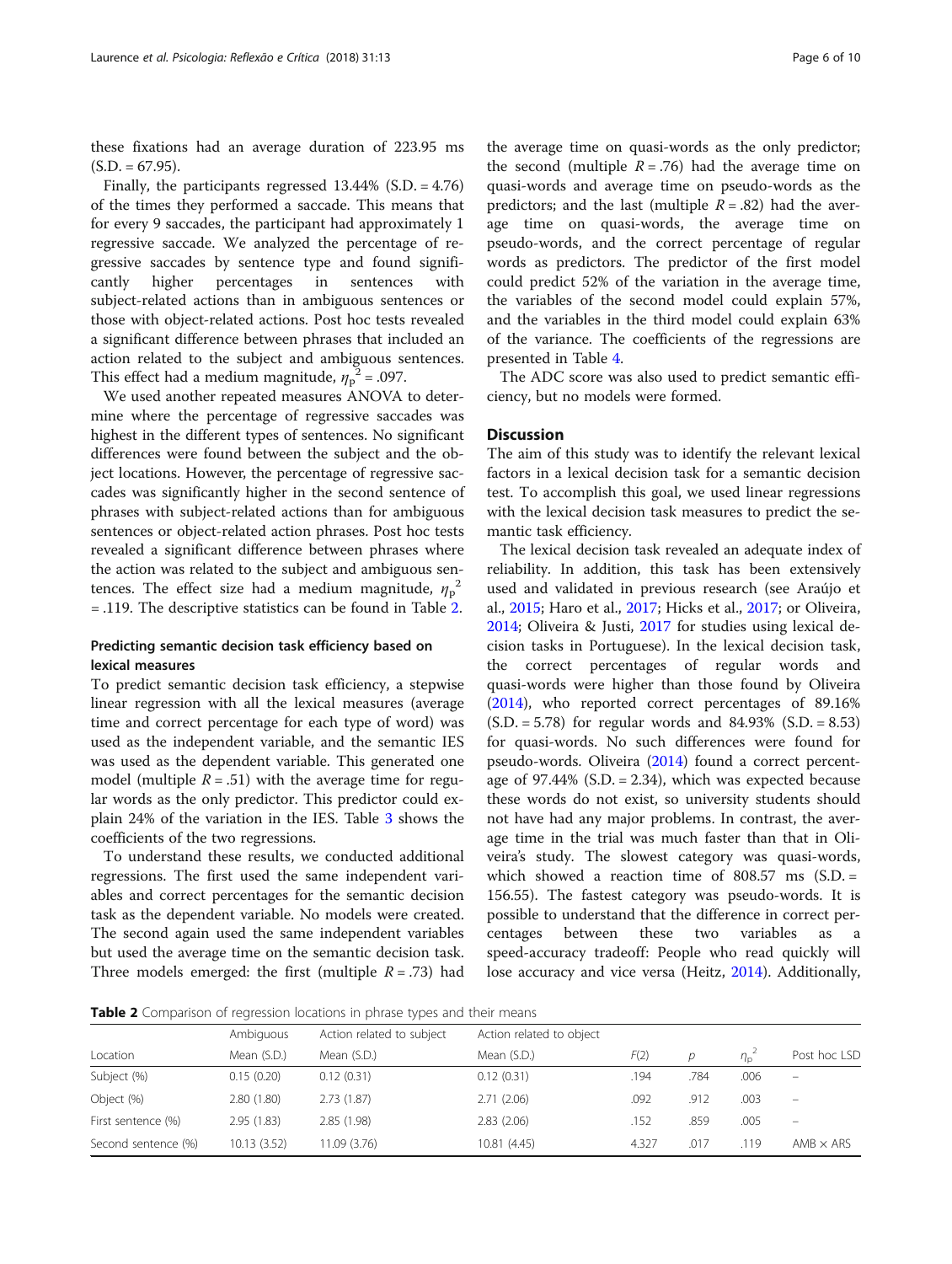| $\tilde{\phantom{a}}$                                   | Beta |       | Sig.       | Correlation coefficients |              |      | Tolerance |
|---------------------------------------------------------|------|-------|------------|--------------------------|--------------|------|-----------|
|                                                         |      |       | Zero-order | Partial                  | Semi-partial |      |           |
| Semantic IES model ( $R^2$ = .26; adjusted $R^2$ = .24) |      |       |            |                          |              |      |           |
| Avg. time on reg. words                                 |      | 3.261 | .003       |                          |              | .512 | .000      |

<span id="page-6-0"></span>Table 3 Linear regression for semantic IES and its coefficients

the difference can be explained by the fact that we used only 216 words in our study, and Oliveira used more than twice that amount. Other studies used similar paradigms in the lexical decision task (Araújo et al., [2015](#page-8-0); Oliveira & Justi, [2017\)](#page-9-0), and studies with adults found a similar percentage (95%) and a similar reaction time  $(917 \text{ ms}, S.D. = 164)$ .

The semantic decision task revealed adequate indexes of reliability and validity. Adopting the benchmarks of Gwet [\(2012\)](#page-8-0), we confirmed the inter-rater agreement was high and the strength of agreement was excellent. Interestingly, the semantic decision task did not show significant differences between the three types of sentences, with the exception of the regressive saccades. We expected no differences in reaction times because although there is an extra cost involved in processing ambiguous lexical items, there is no evidence that processing differs between the reading of syntactically ambiguous sentences and the reading of unambiguous sentences (Clifton et al., [2007\)](#page-8-0). The garden path model (Frazier, [1987](#page-8-0); Frazier & Rayner, [1982](#page-8-0); Gazzaniga et al. [2002](#page-8-0)) explains that when we have ambiguous sentences, we tend to go through the path with the fewest nodes: In our task, this leads to actions related to objects. If an action is related to the subject and the reader notices that the second sentence does not match an action related to the object, he or she will regress more frequently than in the other types of sentences to confirm the mismatch. Additionally, inter-word regressions are expected when the reader experiences comprehension difficulty (Vitu, [2013\)](#page-9-0). These results are particularly

interesting because they were the only significant measurement distinctions in this task. None of the other measures were significantly different but the percentage of regressive saccades: This indicates the importance of using eye-tracking recording devices in reading studies.

We also found that the phrases with subject-related actions triggered more regression in the second sentence. This finding may be misleading given the expectation that participants regress to the subject of the first sentence. Participants do not necessarily need to return to the subject to confirm whether the second sentence relates to it. Instead, they will apply a regressive pattern to locate any available information to confirm their assumption (Frazier & Rayner, [1982](#page-8-0); Vitu, [2013](#page-9-0)). In our task, the closest such information available was in the second sentence, which explains why regressions more frequently occurred there.

In relation to the participants, they scored low on the ADC, which means they showed few signs of dyslexia. Additionally, although the participants were all right-handed, there is no evidence that handedness is a confounding factor for reaction time measures. It is important to note that they were faster judging regular words (which they pressed the button with their left hand). For this reason, it is assumed that dominant hand use had no confounding effect.

A linear regression revealed that the average time on regular words in the lexical decision task predicted efficiency in the semantic decision task. Word recognition speed is correlated to vocabulary size (Fernald et al., [2006](#page-8-0)). Additionally, vocabulary and lexical depth can

Table 4 Linear regression for semantic average time and its coefficients

|                                                                 | Beta     |          | Sig.         | Correlation coefficients |         |              | Tolerance |  |
|-----------------------------------------------------------------|----------|----------|--------------|--------------------------|---------|--------------|-----------|--|
|                                                                 |          |          |              | Zero-order               | Partial | Semi-partial |           |  |
| Semantic avg. time model 1 ( $R^2$ = .54; adjusted $R^2$ = .52) |          |          |              |                          |         |              |           |  |
| Avg. time on quasi-words                                        | .732     | 5.893    | .000         | .732                     | .732    | .732         | 1.000     |  |
| Semantic avg. time model 2 ( $R^2$ = .60; adjusted $R^2$ = .57) |          |          |              |                          |         |              |           |  |
| Avg. time on quasi-words                                        | 1.639    | 3.759    | .001         | .732                     | .572    | .441         | .072      |  |
| Avg. time on pseudo-words                                       | $-0.941$ | $-2.158$ | .039         | .637                     | $-.372$ | $-.253$      | .072      |  |
| Semantic avg. time model 3 ( $R^2$ = .67; adjusted $R^2$ = .63) |          |          |              |                          |         |              |           |  |
| Avg. time on quasi-words                                        | 1.710    | 4.195    | .000         | .732                     | .621    | .459         | .072      |  |
| Avg. time on pseudo-words                                       | $-0.958$ | $-2.356$ |              | .637                     | $-.407$ | $-.258$      | .072      |  |
| Correct pct. on reg. words                                      | $-0.259$ | $-2.311$ | .026<br>.028 | $-.087$                  | $-.400$ | $-.253$      | .955      |  |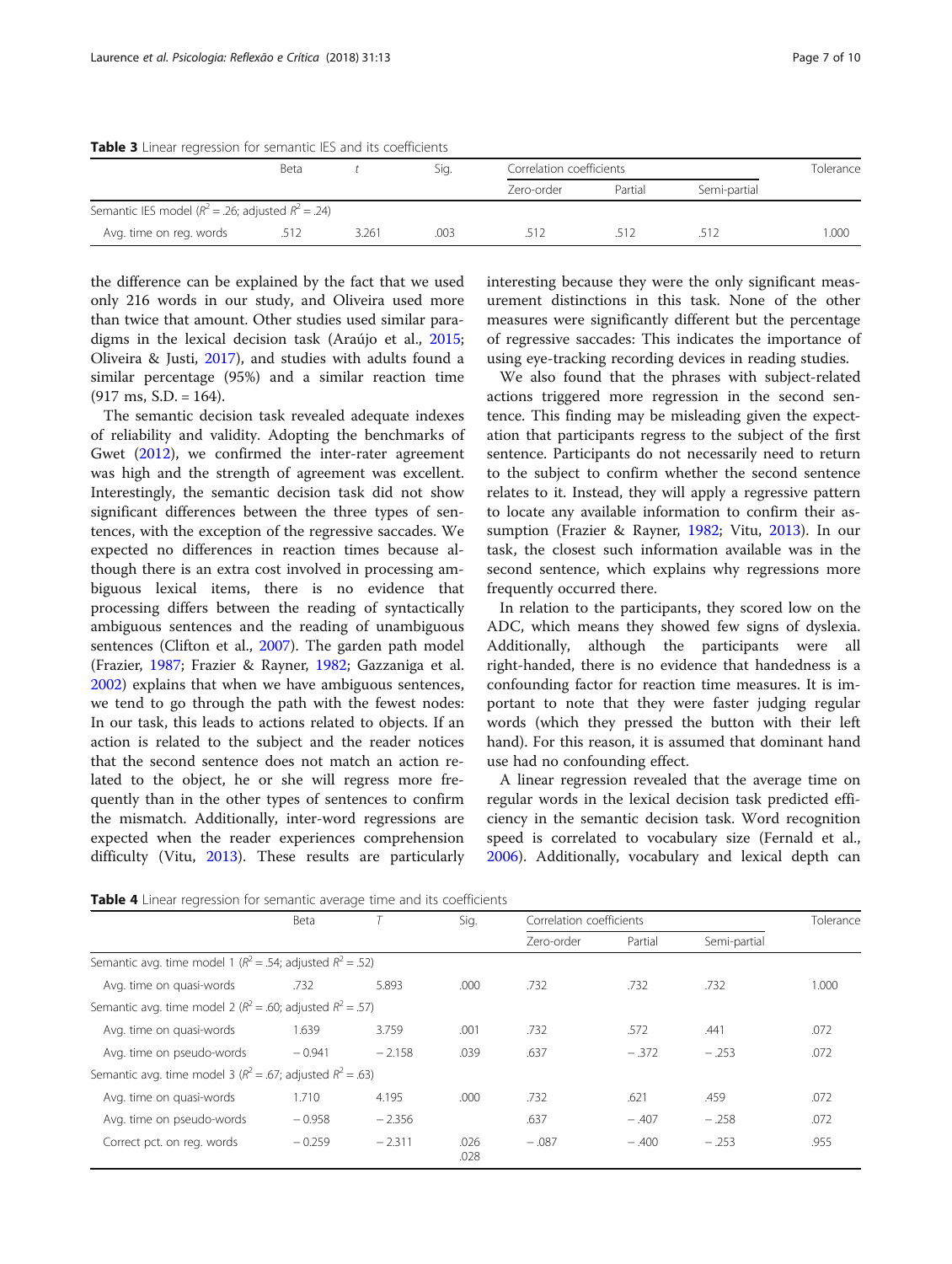predict reading comprehension (Perfetti & Stafura, [2014](#page-9-0)), which explains why the average time spent on regular words predicted efficiency on the semantic decision task.

From these results, we can confirm that the lexical decision task can predict only a portion of semantic decision task efficiency. The lexical component can predict approximately 24% of semantic decision efficiency. Our findings are consistent with those of other studies. Swart et al. [\(2017](#page-9-0)) attempted to predict a mean of several measures of a semantic task from several variables related to the lexicon. He also used other measures, such as reasoning and decoding, and was able to explain 65% of the variation in the semantic tasks, but only 30% of the variation was related to lexical measures. Although we only used lexical decision task measures, we were able to predict roughly the same amount, and we were able to infer that the portion that we were not able to predict may be related to non-verbal reasoning and decoding. Other studies were able to predict semantic comprehension with vocabulary measures, but not much more than our study (Ouellette, [2006\)](#page-9-0), and others were able to predict 6.1 to 11.9% of the comprehension measures with tasks similar to the lexical decision task (Cutting & Scarborough, [2006\)](#page-8-0). All of these studies were performed with elementary school students. Thus, our findings are consistent with those of other studies and suggest that the lexicon is able to predict only 10–30% of semantic comprehension.

We expected greater predictive powers, but our results may be explained by the nature of the lexical decision task. Rayner and Liversedge [\(2013\)](#page-9-0) stated that this type of task can be limited in relation to the processing of word identification. The study of isolated words may oversimplify the reading process because reading an isolated list of words is atypical in normal reading. Additionally, it may fail to deliver visual information about the words to the lexical processing system. In normal reading, visual and orthographic information is first accessed in the parafovea and processed at superficial levels before the attention is shifted to it. This causes the words to be processed at multiple levels. The pattern of fixations in reading will determine the quality and the quantity of orthographic information that will be processed, but all of this is lost when only a list of words is shown. Other studies point in the same direction, demonstrating that lexical decision tasks are not a good measure of lexical access (Balota & Chumbley, [1984\)](#page-8-0).

In addition, this type of task contains a high degree of noise (Diependaele et al., [2012\)](#page-8-0). Finally, Cutting and Scarborough [\(2006](#page-8-0)) suggest that these types of tasks may evaluate different cognitive processes. Therefore, this paradigm may be only partially connected with the semantic decision task.

Although this task may not be ideal for predicting the reading process, it is a useful paradigm for other types of research. The use of this task has been increasing and has been used to understand priming (Oliveira & Justi, [2017](#page-9-0)), event-related potentials (Araújo et al., [2015](#page-8-0); Haro et al., [2017\)](#page-8-0), memory (Hicks et al., [2017\)](#page-9-0), and several other phenomena.

From our results, we can conclude that reading efficiency relates to lexical processes. Previous research has suggested this connection (Hall, Greenberg, Laures-Gore, & Pae, [2014;](#page-8-0) Swart et al., [2017\)](#page-9-0), but our study is one of the first to examine a direct connection between lexical processes and efficiency. Also, this is one of the first to find a relationship between reading comprehension and lexical processes in adults. The implications of our findings are also practical. For instance, we can theorize that interventions in the lexicon and in expanding the depth of the lexical knowledge will result in better reading efficiency. With such interventions, those with vocabulary problems and reading difficulties should be able to perform better in both areas, even if intervention takes place in only one of them.

It is important to note that our principal measure of the semantic task was the IES (Bruyer & Brysbaert, [2011](#page-8-0)). We chose this measure because we wanted to assess reader efficiency, not just their reading speed or accuracy; thus, we wanted to look for efficient (fast and accurate) readers. The choice of this variable was thus consistent with the purpose of this study. If we had used only the percentage of correct responses, we would not have been able to generate a model in the regression. Other studies (see Ouellette, [2006](#page-9-0); Swart et al., [2017](#page-9-0)) used the mean score of various semantic tasks to create a "semantic variable." The prediction of the IES in our study was similar to the mean scores in other studies. Thus, we strongly encourage the use of the IES for other studies with similar tasks and objectives.

In future studies, it would be interesting to evaluate the semantic score from a multi-faceted perspective, since the comprehension process is complex, and some tests may measure different abilities (Keenan et al., [2008](#page-9-0)). It is thus necessary to determine if the relation found in this study can be found in other measures of reading comprehension. One such measure could be tests of complex reading, such as banked gap-fill tasks (Mccray & Brunfaut, [2018\)](#page-9-0). Other future studies should also focus in interventions. We theorize that interventions that seek to improve the lexicon should also result in better reading efficiency. It is important to determine if this connection also appears in elementary school students and in adults with reading or vocabulary difficulties.

Some of the limitations of the present study were that our sample was composed mainly of university students who read frequently, making them atypical of the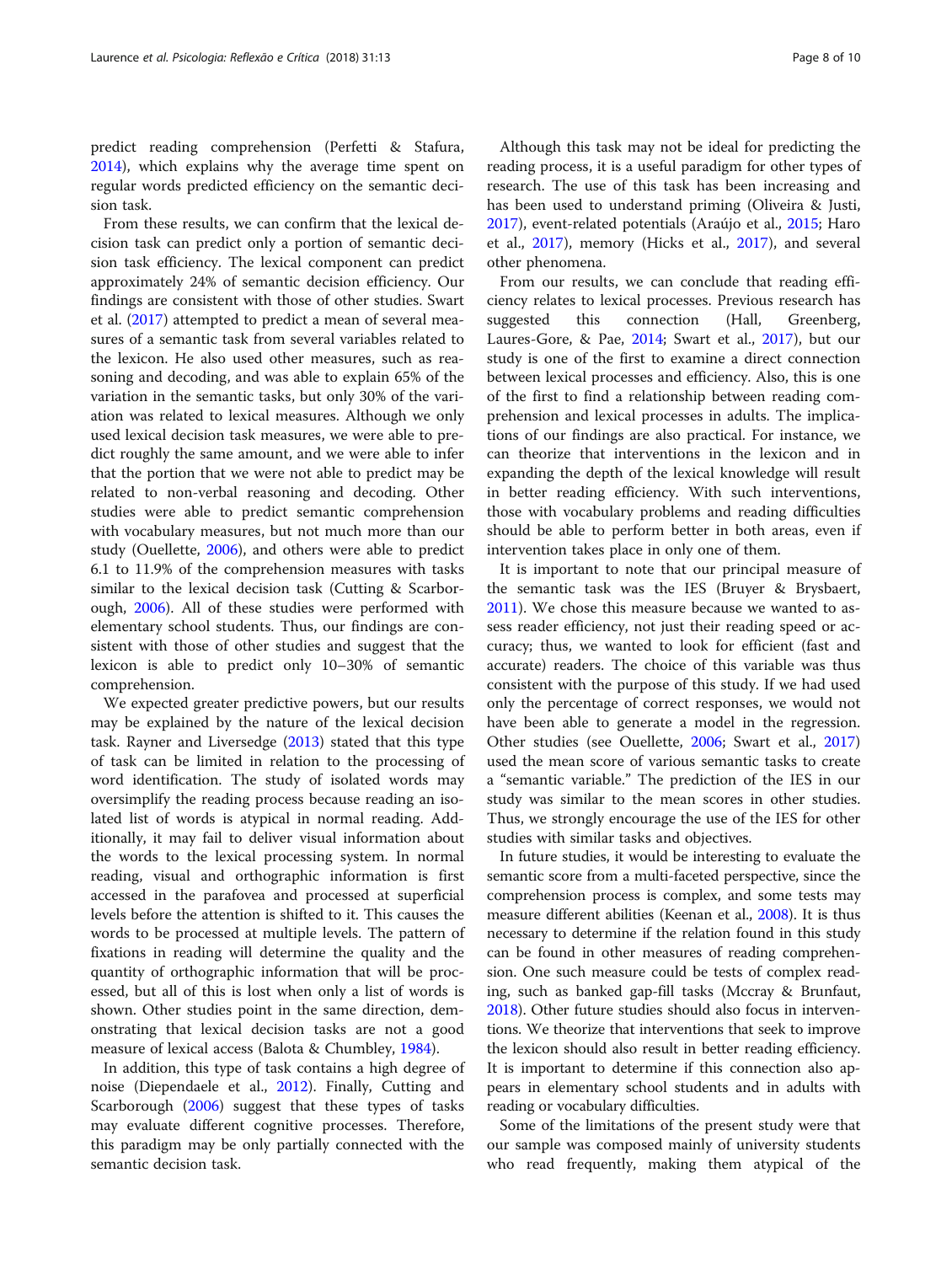<span id="page-8-0"></span>surrounding population, since the Brazilian reading standard has a high index of functional illiteracy (INAF, [2016](#page-9-0)). Other limitations were that our semantic decision task was not validated, and we only used one semantic measure. Thus, we encourage other researchers to use larger and more diverse samples. It would also be interesting to attempt to validate the semantic decision task.

# Conclusions

To conclude, the aim of the study was to understand which lexical factors in a lexical decision task are relevant in a semantic decision test. We found that the average time spent on words predicted 24% of efficiency. We expected a larger percentage, but this result may be explained by the nature of the lexical decision task, which questions this paradigm of lexical access. Finally, inter-word regressions were the only significant measure in our semantic decision test when comparing the three types of sentences.

#### Abbreviations

ADC: Adult Dyslexia Checklist; AMB: Ambiguous phrases; ARO: Unambiguous sentences with actions related to the object; ARS: Unambiguous sentences with actions related to the subject; IES: Inverse efficiency score; JPEG: Joint Photographics Experts Group; SMI: SensoMotoric Instruments

#### Funding

This work was supported by Brazil's Coordenação de Aperfeiçoamento de Pessoal de Nível Superior (CAPES) and Conselho Nacional de Desenvolvimento Científico e Tecnológico (CNPq), grant number 309453/ 2011-9.

#### Availability of data and materials

The instruments used in this research are available by request from the authors. The database is available by request from the authors.

#### Authors' contributions

PL wrote the article and ran the statistical analysis; TP collected the data; AR designed the procedures and collected the data; EM designed the procedures, wrote the article, and ran the statistical analysis. All authors read and approved the final manuscript.

#### Ethics approval and consent to participate

All participants provided written informed consent. The study was approved by the Ethics Committee in Research of Mackenzie Presbyterian University under CAAE 0113.0.272.000-10.

#### Consent for publication

The authors consent to the publication of the present manuscript in Psicologia: Reflexão e Crítica. The patients consent for the publication of their data. The authors also transfer their editorial rights to the publishers if needed.

#### Competing interests

The authors declare that they have no competing interests.

#### Publisher's Note

Springer Nature remains neutral with regard to jurisdictional claims in published maps and institutional affiliations.

Received: 24 October 2017 Accepted: 31 May 2018 Published online: 15 June 2018

#### References

- Araújo, S., Faísca, L., Bramão, I., Reis, A., & Petersson, K. M. (2015). Lexical and sublexical orthographic processing: An ERP study with skilled and dyslexic adult readers. Brain and Language, 141, 16–27. [https://doi.org/10.1016/j.bandl.2014.11.007.](https://doi.org/10.1016/j.bandl.2014.11.007)
- Balota, D. A., & Chumbley, J. I. (1984). Are lexical decisions a good measure of lexical access? The role of word frequency in the neglected decision stage. Journal of Experimental Psychology: Human Perception and Performance, 10(3), 340–357. [https://doi.org/10.1037/0096-1523.10.3.340.](https://doi.org/10.1037/0096-1523.10.3.340)
- Bruyer, R., & Brysbaert, M. (2011). Combining speed and accuracy in cognitive psychology: Is the inverse efficiency score (IES) a better dependent variable than the mean reaction time (RT) and the percentage of errors (PE)? Psychologica Belgica, 51(1), 5–13.
- Buchner, A., Erdfelder, E., Faul, F., & Lang, A. G. (2017). G\*Power: Statistical power analyses [computer software]. Dusseldorf: Heinrich-Heine-Universität Düsseldorf.
- Clifton, C. J., Staub, A., & Rayner, K. (2007). Eye movements in reading words and sentences. In R. P. G. Van Gompel, M. H. Fischer, W. S. Murray, & R. L. Hill (Eds. ), Eye movements: A window on mind and brain. Oxford: Elsevier.
- Cohen, J. (1988). Statistical power analysis for the behavioral sciences. New York: Routledge Academic.
- Cohen, J., Cohen, P., West, S. G., & Aiken, L. S. (2003). Applied multiple regression/ correlation analysis for the behavioral sciences, (3rd ed., ). Routledge: New York.
- Cunningham, A. E., & Stanovich, K. E. (1998). What reading does to your mind. American Educator, 22, 1–8.
- Cutting, L. E., & Scarborough, H. S. (2006). Prediction of reading comprehension: Relative contributions of word recognition, language proficiency, and other cognitive skills can depend on how comprehension is measured. Scientific Studies of Reading, 10, 277–299. [https://doi.org/10.1207/s1532799xssr1003\\_5.](https://doi.org/10.1207/s1532799xssr1003_5)
- Diependaele, K., Brysbaert, M., & Neri, P. (2012). How noisy is lexical decision? Frontiers in Psychology, 3. [https://doi.org/10.3389/fpsyg. 2012.00348.](https://doi.org/10.3389/fpsyg. 2012.00348)
- Elliott, A. C., & Woodward, W. A. (2007). Statistical analysis quick reference guidebook with SPSS examples. London: Sage Publications.
- Ellis, A. W., & Young, A. (1988). Human cognitive neuropsychology. London: Erlbaum. Fernald, A., Perfors, A., & Marchman, V. A. (2006). Picking up speed in
- understanding: Speech processing efficiency and vocabulary growth across the 2nd year. Developmental Psychology, 42(1), 98-116. [https://doi.org/10.](https://doi.org/10.1037/0012-1649.42.1.98) [1037/0012-1649.42.1.98.](https://doi.org/10.1037/0012-1649.42.1.98)
- Field, A. P. (2009). Discovering statistics using IBM SPSS Statistics. Thousand Oaks: Sage Publications Inc.
- Field, J. (2004). Psycholinguistics: The key concepts. London: Routledge.
- Frazier, L. (1987). Sentence processing: A tutorial review. In M. Coltheart (Ed.), Attention and performance 12: The psychology of reading, (pp. 559–586). Hillsdale: Lawrence Erlbaum Associates.
- Frazier, L., & Rayner, K. (1982). Making and correcting errors during sentence comprehension: Eye movements in the analysis of structurally ambiguous sentences. Cognitive Psychology, 14(2), 178–210. [https://doi.org/10.1016/0010-](https://doi.org/10.1016/0010-0285(82)90008-1) [0285\(82\)90008-1](https://doi.org/10.1016/0010-0285(82)90008-1).
- Gazzaniga, M. S., Ivry, R. B., & Mangun, G. R. (2002). Cognitive neuroscience: The biology of the mind. New York: Norton.
- Ghasemi, A., & Zahediasl, S. (2012). Normality tests for statistical analysis: A guide for non-statisticians. International Journal of Endocrinology and Metabolism, 10(2), 486–489.
- Gijsel, M. A., Bon, W. H., & Bosman, A. M. (2004). Assessing reading skills by means of paper-and-pencil lexical decision: Issues of reliability, repetition, and wordpseudoword ratio. Reading and Writing, 17(5), 517–536. [https://doi.org/10.](https://doi.org/10.1023/b:read.0000044599.98083.d8) [1023/b:read.0000044599.98083.d8](https://doi.org/10.1023/b:read.0000044599.98083.d8).
- Gwet, K. L. (2012). Handbook of inter-rater reliability: The definitive guide to measuring the extent of agreement among raters, (3rd ed., ). Gaithersburg: Advanced Analytics, LLC.
- Hall, R., Greenberg, D., Laures-Gore, J., & Pae, H. K. (2014). The relationship between expressive vocabulary knowledge and reading skills for adult struggling readers. Journal of Research in Reading, 37, S87–S100. [https://doi.](https://doi.org/10.1111/j.1467-9817.2012.01537.x) [org/10.1111/j.1467-9817.2012.01537.x](https://doi.org/10.1111/j.1467-9817.2012.01537.x).
- Haro, J., Demestre, J., Boada, R., & Ferré, P. (2017). ERP and behavioral effects of semantic ambiguity in a lexical decision task. Journal of Neurolinguistics, 44, 190–202. <https://doi.org/10.1016/j.jneuroling.2017.06.001>.
- Hasko, S., Groth, K., Bruder, J., Bartling, J., & Schulte-Körne, G. (2013). The time course of reading processes in children with and without dyslexia: An ERP study. Frontiers in Human Neuroscience, 7. <https://doi.org/10.3389/fnhum.2013.00570>.